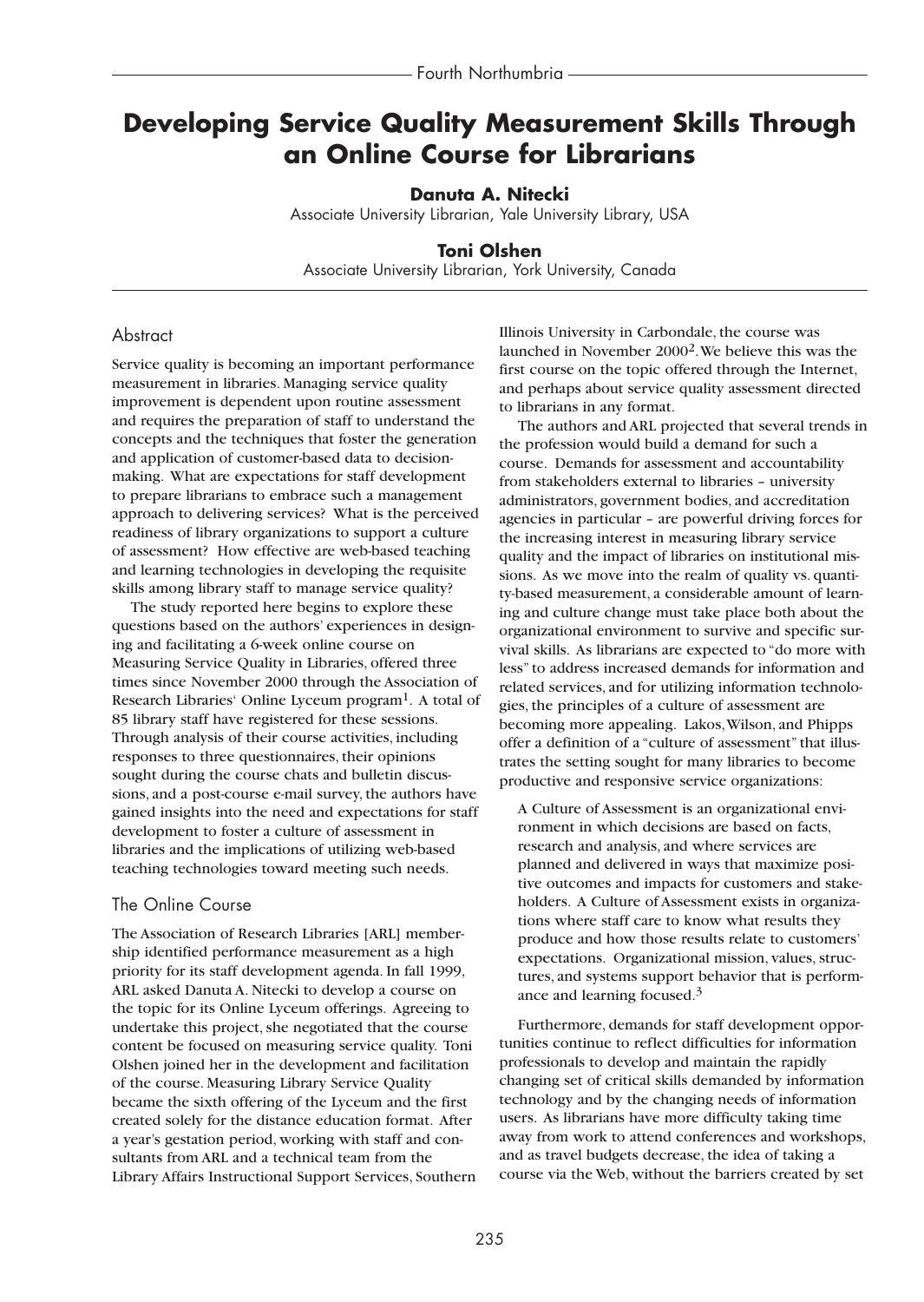schedules, geography and added travel expenses found in most workshop settings, has become more appealing. Information about the Online Lyceum on the ARL web site points out that distance learning provides new opportunities for library staff to develop critical skills while working in a flexible, affordable, and convenient learning environment. Addressing both needs – content about quality assessment and at-home learning – were key reasons behind the ARL wish to have this course among its Lyceum offerings.

From the beginning, the course developers were determined to create a course that took advantage of the online environment and teaching technologies. We acknowledged concerns to overcome student obstacles to effective learning via this medium. Research indicates that in distance education courses, students' frustration originated from three main sources:

- 1. technological problems;
- 2. minimal and not timely feedback from the instructor; and,
- 3. ambiguous instructions on the Web site as well as via e-mail. (Hara & Kling 1999)

We included features that would minimize if not eliminate these barriers to students' success in completing and benefiting from an online professional development course. We dealt with some of the same issues that other developers of professional development online courses needed to manage: student expectations, content, content presentation, teaching components, interaction between students and instructors, course delivery and evaluation (Garrison, Schardt & Kochi 2000).

We attempted to manage student expectations in three ways. Publicity for the course distributed both in print and through a website repeatedly listed the objectives of the course.They are:

- Develop an understanding of the concept of service quality in terms of customer perspectives and expectations for excellence and perceptions of delivered services.
- Explore ways to gather data for meeting/exceeding customer expectations and ensuring satisfaction.
- Gain the ability to conceive how different measurements can be used for different purposes in assessing service quality in libraries.
- Gain insights into how service quality can be utilized to improve library value to users.

ARL staff also posed on the website a series of questions to help prospective registrants determine if an online lyceum course is suitable for their learning style and if identified limitations of distance learning and the minimal specified technological requirements will

hinder their development. In addition, we posted clarifying comments about what the course would cover in response to statements solicited from registrants about their course expectations that were received prior to the start of the course.

The course content was crafted over several months with the intention to be a balanced, challenging, up-todate, informative learning experience for participants that would be enhanced by the multimedia features developed in conjunction with SIUC technical experts. In advance of the course each registrant received a package of written materials, and was offered the opportunity to review hot linked online resources interspersed throughout the course.

A great deal of attention was given to content presentation, wedding the course content with its online structure, resulting in a three-module format focusing on the three major topics developed in the course:

- definition of service quality,
- the tools to assess it, and
- the impact that measurement of service quality has on the library.

A metaphor was used throughout the course to graphically illustrate [Figure 1] and organize its content and represented the facets of measuring service quality as a multi-piece puzzle, each piece with jagged edges, but coming into focus when viewed as a whole. We very consciously strived to develop a learning environment through use of online chats and bulletin boards for exchanges between and among students and course facilitators. The course content was available any time, every day through the duration of the course and for an additional two weeks after its conclusion, to allow participants time to read materials at their own pace.



*Figure 1. The puzzle metaphor used to organize the course modules.*

The critical difference between in-person and distance learning settings is the ability for students and instructors to meet each other and engage in dialog in person.To foster interaction between and among stu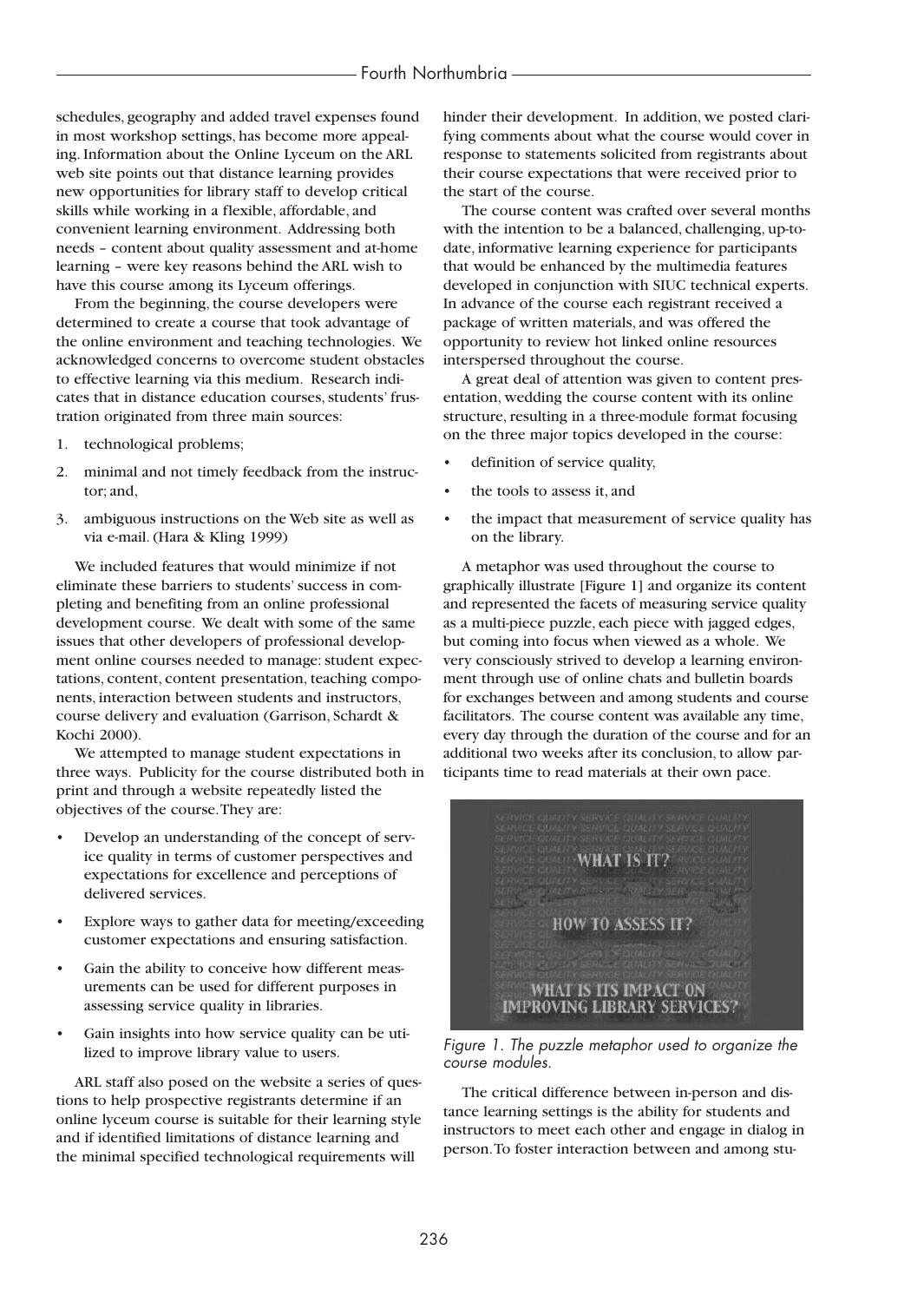dents and instructors, SIUC staff used Web Board software to incorporate both asynchronous bulletin board discussions and real-time chat opportunities into the course design, repeating the real-time availability of at least one instructor both mid-day and in the evening once a week The chats were the least successful mechanism used in this course.Typical comments were:

I found it very difficult to participate in the chats because they occurred during my busiest times of the day. I also didn't find them very productive.The nature of the communication device is limited for any conversation of substance…. I don't know if this can be improved; it may just be a significant limitation of the online environment.

I found the format of the chats frustrating.The chat comments scrolled by very fast…there seemed to be disconnects between discussion threads.

In recognition of the limitations of the chat software and the confusion that the format caused some students, we instituted more focused sessions with a specific topic, for example, data gathering tools or fostering the culture of assessment.Also we increased the use of the bulletin board feature as a more appropriate place for lengthy and content-rich discussions.

In addition, instructors responded within 48 hours to comments posted online for shared discussion, and to assignments submitted individually by each participant. It is common for students in many online courses to work alone, often at home in evenings or weekends or during lunch hours on the job, finding time wedged in between busy work days and full family lives. Distance education requires that students be self-regulated. It is hard for some to work under these conditions. One student commented,

The problems I encountered were really based on changes in my schedule, unexpected snow days, and staff shortages which prevented me from spending as much time as I would have liked to on the course. I was unable to participate in the chat sessions, but did enjoy reading the discussion boards and the chat transcriptions as a way to "catch up."

The Online Lyceum course environment as developed by SIUC consists of a wide range of presentation features, including tools used to engage in learning with facilitators, colleagues, and resources.These include:

- Flip Charts highlight key points or provide additional information.
- Slide Shows [Figure 2] integrate audio with PowerPoint slide demonstrations to increase interaction with course content.

• Audio Clips [Figure 3], recorded by guest speakers and presented in a question/answer format, highlight the views of experts in the field $4$ .

### Data Gathering Tools

Place mouse over each image to see data gathering tool description. If you can not see all of the text when you mouse over an image, enlarge your browser window.



*Figure 2. The graphic used to guide students through 9 steps for selecting data gathering tools developed for the course.*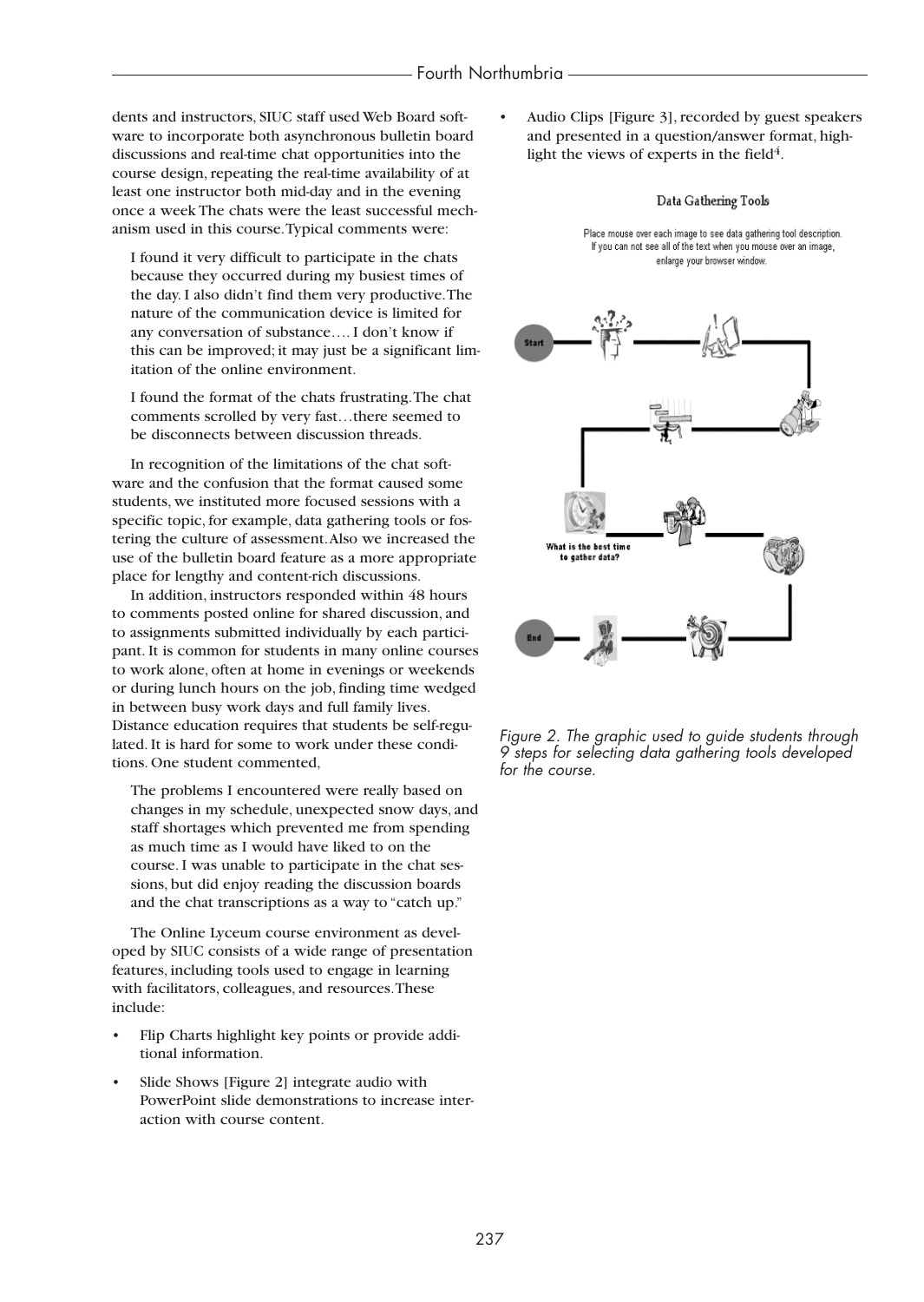

*Figure 3. A sample slide accompanying one of the interviews of an expert on the topic of assessment research.* 

Various interactive learning opportunities were designed to allow students to reflect on past learning experiences and incorporate new skills and techniques into future work.Three assignments provide opportunities for skills practice and to receive feedback from course facilitators on course work.As course activities and assignments are completed, they are automatically entered into the participant's electronic personal learning journal.

It is likely that not all participants in distance education courses are familiar with course-support technology and may have different levels of comfort with the multi-media environment of a Lyceum course. One student commented,"Had some computer problems. Do not know if they were caused by my system or by flukes in the class design." Basic information about the minimum required technical set-up is provided with the names and email addresses of support people available for ongoing questions. Each animated version of a slide show and audio interview requiring Real Player also has an html version.Therefore the course is equally content-rich for those with more sophisticated technical set-ups as for those with simpler ones. Inadvertently, we also handled a disability issue: one participant was hard of hearing and appreciated the written format for the audio interviews. Feedback about the presentation features included such statements as:

"I liked the video and flipcharts.The Q & As, the slide shows, and the increased interactivity were all good."

"Despite the lack of face-to-face or voice-to-voice interaction I found alternating between readings, audio, flip charts, activities and chat sessions a richer experience than any library school courses I have taken (not online)."

For a 6-week course, such as Measuring Library Service Quality, it is expected that a registrant needs to dedicate between 30 and 42 hours to complete it.This time allows participants to read through course content, review the course readings in the print course pack, participate in online asynchronous discussions, attend weekly chat sessions, and complete course activities and assignments.Among student comments noted after the conclusion of the course,

"With this much to read, the course could have been a couple of weeks longer.When you are a fulltime employee, it is difficult to put so much into a short period of time and do justice to your work, too."

"I think an online course can be a very effective learning experience depending on its structure.The ARL course was very effective in that it had a good mix of activities and it included components to fit most learning styles."

# The Participants

Registration for each session was limited to 30 participants. Demand for the first session exceeded this limit and encouraged scheduling additional sessions soon afterwards. Characteristics of the participants in the course, and thus the "population" for the exploratory study reported here are summarized in Table 1.

### **Table 1:** Characteristics of Course Participants

|                           |    |    |    | Session1 Session 2 Session 3 Combined |
|---------------------------|----|----|----|---------------------------------------|
| Total registered:         | 30 | 25 | 30 | 85 [100%]                             |
| Total active:             | 23 | 12 | 21 | 56 [66%]                              |
| Females                   |    |    |    | 60 [71%]                              |
| Males                     |    |    |    | 25 [29%]                              |
| Administrators            |    |    |    | 30 [35%]                              |
| Managers                  |    |    |    | 17 [20%]                              |
| Frontline staff           |    |    |    | 38 [45%]                              |
| Affiliated with:          |    |    |    |                                       |
| <b>ARL</b> library        | 13 | 13 | 18 | 44 [52%]                              |
| Non-ARL                   | 19 | 10 | 12 | 41 [48%]                              |
| LibQual+ participants     |    |    |    | 31 [36%]                              |
| LibQual+ non-participants |    |    |    | 54 [64%]                              |

Participants in the course were all library staff from the US and Canada.They held a wide variety of positions from library director to staff newly appointed to quality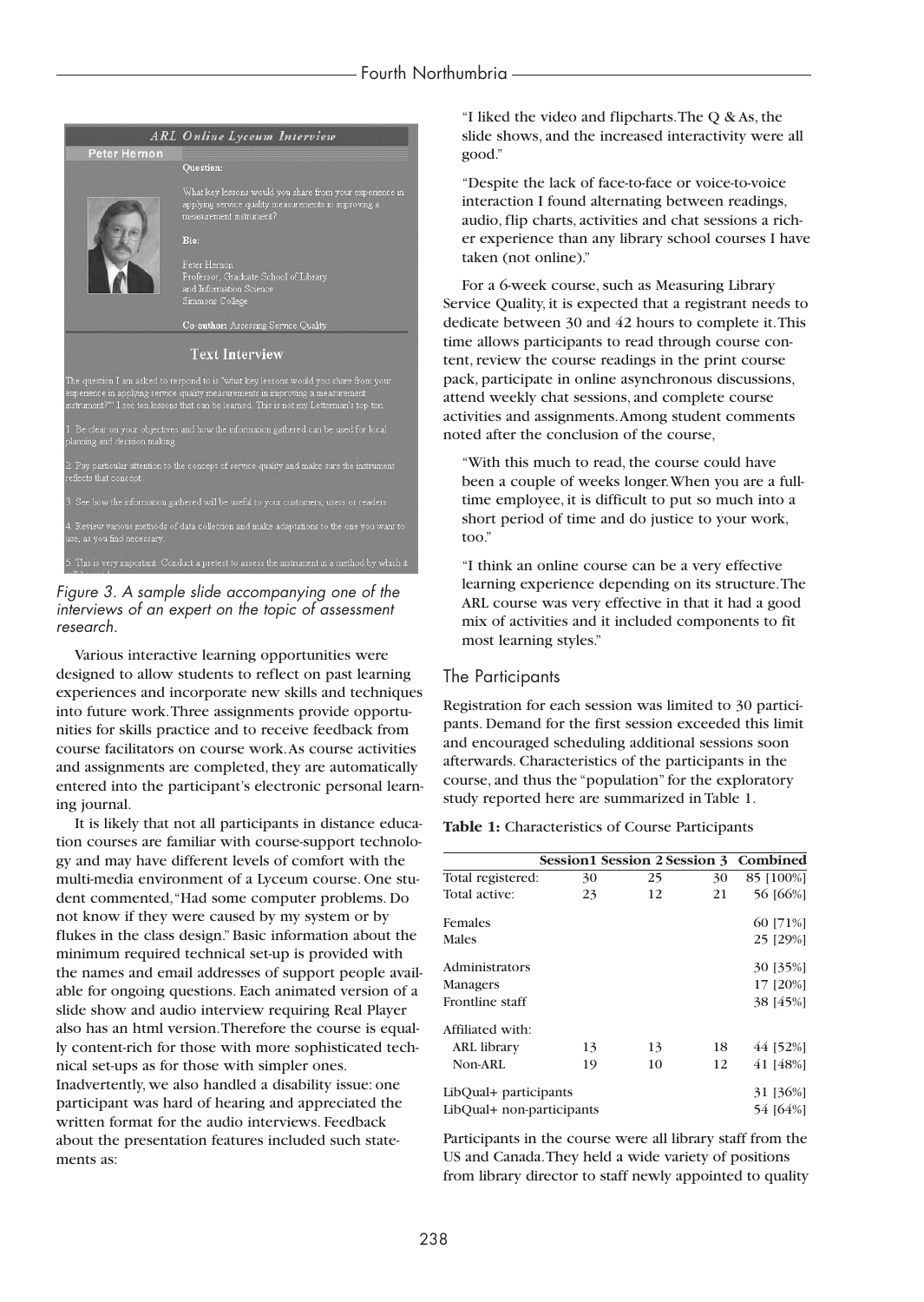assessment committees or assignments, from ARL research institutions to small colleges, and with backgrounds in the humanities, social sciences, science, law and health studies, including two public and two special business libraries. Most participants were novices in measurement, recently given some responsibility for assessment at their institutions. Four had titles that signified responsibility for assessment, one person from the first session and three from the last, perhaps indicating an increase over time in a measurement agenda at some institutions. Only 19 [22%] participants had indicated that they ever had taken an online course before. From the 85 people registered for the course, 56 completed all three assignments to receive a certificate from ARL, while more completed the content and participated in activities throughout the 6-week sessions.

The commitment to engage in the course varied among registrants.At the start of the course, two questions were posed for the students to project how much effort they expected to devote to this course.At the conclusion of the course, a similar set of questions was posed.Table 2 summarizes the shift between how much effort at the start of the course was expected to be given to complete it, and how much was perceived afterwards to have been devoted to it.

### **Table 2:** Student Expectations and Perceptions of Course Engagement

#### a.Time per week devoted to course

| Expected # hours [pre-course question] |       |                                        |          |           |         |
|----------------------------------------|-------|----------------------------------------|----------|-----------|---------|
|                                        | $<$ 1 | $1-5$                                  | $6 - 10$ | $11 - 15$ | $16-20$ |
| Fall 00                                | 2     | 8                                      | 19       | $\Omega$  |         |
| Spr 01                                 | 0     | 9                                      | 10       | 0         |         |
| Sum <sub>01</sub>                      | 0     | 6                                      | 18       |           | 0       |
| Total:                                 | 2     | 23                                     | 47       |           | 0       |
| $n=73$                                 | 3%    | 32%                                    | 64%      | $1\%$     | $0\%$   |
|                                        |       | Dependent # hourseleaupen and guestion |          |           |         |

| Perceived # hours [course end question] |       |       |          |         |              |  |
|-----------------------------------------|-------|-------|----------|---------|--------------|--|
|                                         | $<$ 1 | $1-5$ | $6 - 10$ | $11-15$ | $16-20$      |  |
| Fall 00                                 |       | 8     | 12       |         |              |  |
| Spr 01                                  |       | 6     |          |         | $\theta$     |  |
| Sum 01                                  |       |       | 14       |         | $\mathbf{0}$ |  |
| Total:                                  |       | 21    | 32       |         |              |  |
| $n=57$                                  | 3%    | 37%   | 56%      | 2%      | 2%           |  |

b.Times logged on during course

| Expected times [pre-course question] |       |          |         |         |     |
|--------------------------------------|-------|----------|---------|---------|-----|
|                                      | $1-5$ | $6 - 10$ | $11-15$ | $16-20$ | >20 |
| Fall 00                              |       | 3        |         |         | 12  |
| Spr 01                               |       | 5        |         |         | 6   |
| Sum 01                               |       |          |         |         |     |
| Total                                |       | 12       | 17      | 12      | 25  |
| $n=73$                               | 10%   | 16%      | 23%     | 16%     | 34% |

| Perceived times [course end question] |       |          |         |         |     |
|---------------------------------------|-------|----------|---------|---------|-----|
|                                       | $1-5$ | $6 - 10$ | $11-15$ | $16-20$ | >20 |
| Fall 00                               |       |          |         |         |     |
| Spr 01                                |       | 2        |         |         |     |
| Sum 01                                |       |          |         |         | 12  |
| Total                                 | 8     |          | 11      | Q       | 23  |
| $n = 57$                              | 14%   | 11%      | 19%     | 16%     | 40% |

Both in terms of the number of hours devoted per week to the course and the number of times logged in over the duration of the course, students perceived a greater effort was given to complete the course than expected at its beginning.

### Expectations for Staff Development

Understanding the registrants' expectations for the course was important to us in two ways. Primarily it was essential for evaluation and improving the course. Expectations were the basis by which we could gauge the perceived service quality this group of Lyceum "customers" held for this one ARL service. Since the course focused on measuring service quality we illustrated the gap analysis between the participant's expectations for an excellent course at the start of the session and their perceptions of the course delivered at the end. Our second interest in registrants' expectations is to further an understanding of what kinds of training librarians seek to develop their skills to measure service quality.Although we are pleased with the overall high ratings the course received, here we will present only the data relating to the expectations for this area of staff development.

One of the first activities the participants were asked to complete was a questionnaire, presented online, to rank the importance each of 10 factors has to the success of the course.The factors were selected as a combination of four factors cited as objectives for the course and six that surfaced repeatedly among the statements of expectations that the participants submitted prior to the course. Course participants were asked to rank importance on a 7-point Likert scale, grounded by  $1 =$  extremely unimportant and  $7 =$ extremely important.Table 3 summarizes the average rankings for each factor by session.The combined scores reflect the average across sessions.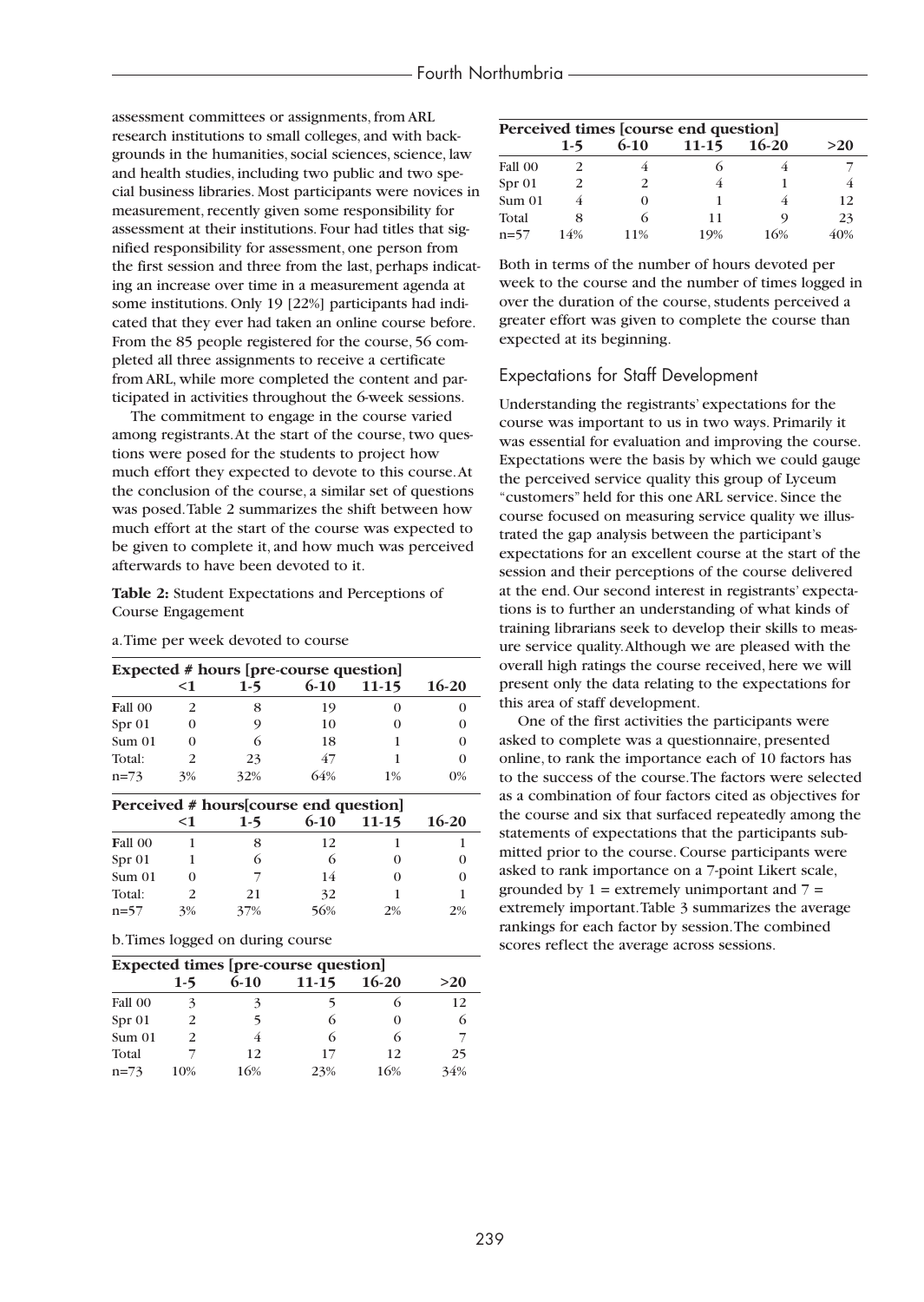| <b>TWORE</b> $\mathcal{Y}$ comparison of Expectations for the course<br>Factors important to course success                                      | <b>Expectation scores</b> |          |          |          |                |  |
|--------------------------------------------------------------------------------------------------------------------------------------------------|---------------------------|----------|----------|----------|----------------|--|
| Course Session:                                                                                                                                  | 11/2000                   | 2/2001   | 6/2001   | All      | Rank           |  |
| number of respondents                                                                                                                            | $[n=29]$                  | $[n=19]$ | $[n=25]$ | $[n=73]$ | $[n=73]$       |  |
| % of enrollment                                                                                                                                  | 97%                       | 76%      | 83%      | 86%      | 86%            |  |
| 1. Understand when to use focus group<br>interviews                                                                                              | 4.27                      | 5.05     | 5.2      | 4.79     | 9              |  |
| 2. Develop an understanding of the<br>concept of quality                                                                                         | 5.86                      | 6.42     | 6.2      | 6.12     | $\overline{2}$ |  |
| 3. Learn how others have implemented<br>service quality measures                                                                                 | 5.55                      | 6.00     | 5.84     | 5.77     | 6              |  |
| 4. Know how to summarize service<br>quality measures to administration                                                                           | 5.27                      | 5.89     | 6.36     | 5.80     | $\overline{4}$ |  |
| 5. Learn how to create an environment<br>where high quality service is assessed<br>& maintained                                                  | 5.89                      | 6.78     | 6.76     | 6.42     | $\mathbf{1}$   |  |
| 6. Explore ways to gather data for<br>meeting/exceeding customer expecta-<br>tions & ensuring satisfaction                                       | 5.68                      | 6.36     | 6.32     | 6.08     | $\mathfrak{Z}$ |  |
| 7. Begin to develop a service quality<br>assessment plan for my library                                                                          | 5.34                      | 6.00     | 5.76     | 5.66     | $\overline{7}$ |  |
| 8. Gain the ability to conceive how<br>different measurements can be used<br>for different purposes in assessing<br>service quality in libraries | 5.48                      | 6.15     | 5.84     | 5.78     | 5              |  |
| Discuss gained insights into how<br>9<br>service quality can be utilized to improve<br>library value to users                                    | 5.17                      | 5.63     | 5.68     | 5.46     | 8              |  |
| 10. Benefit from participating in an<br>online course experience                                                                                 | 4.68                      | 4.68     | 4.48     | 4.61     | 10             |  |

## **Table 3:** Comparison of Expectations for the Course

Each time the course was offered, students on average ranked as most important to the success of the course the expectation to "learn how to create an environment where high quality service is assessed and maintained."With the exception of the first group of students, most ranked as least important the expectation to "benefit from participating in an online course experience." With the small size response from each session, we have not attempted to find significant differences between the sessions. However, the data do not contradict impressions the authors were formulating from other feedback in the course sessions that the later group of students were more aware of service quality principles and more practical in seeking technical skills and applications of insights gained in the course. By comparison, the early students were less familiar with basic concepts.

Among the expectations noted in the pre-course comments, interest was expressed to learn about specific data gathering methods such as focus group interviews, as well as the LibQual+ project<sup>5</sup>. As more

libraries have participated in this pilot to develop an instrument to measure service quality in libraries, more participants in the course sought information on how to interpret data obtained from the test instrument's application.

Participants were perhaps surprised by the complexity of the subject. One repeated theme expressed at the end of the course in response to our question on what was found to be most helpful in the course was that the materials were informative but required more time to digest.Typical comments included the following:

"The readings were most stimulating.They were intellectually challenging, each complemented the others well, and the sequence was helpful.While I am sure as a librarian I could have located all these readings myself, it would have taken me an enormous amount of time and I would have probably spent time reading others that were less valuable. I also would not have had such valuable sequencing."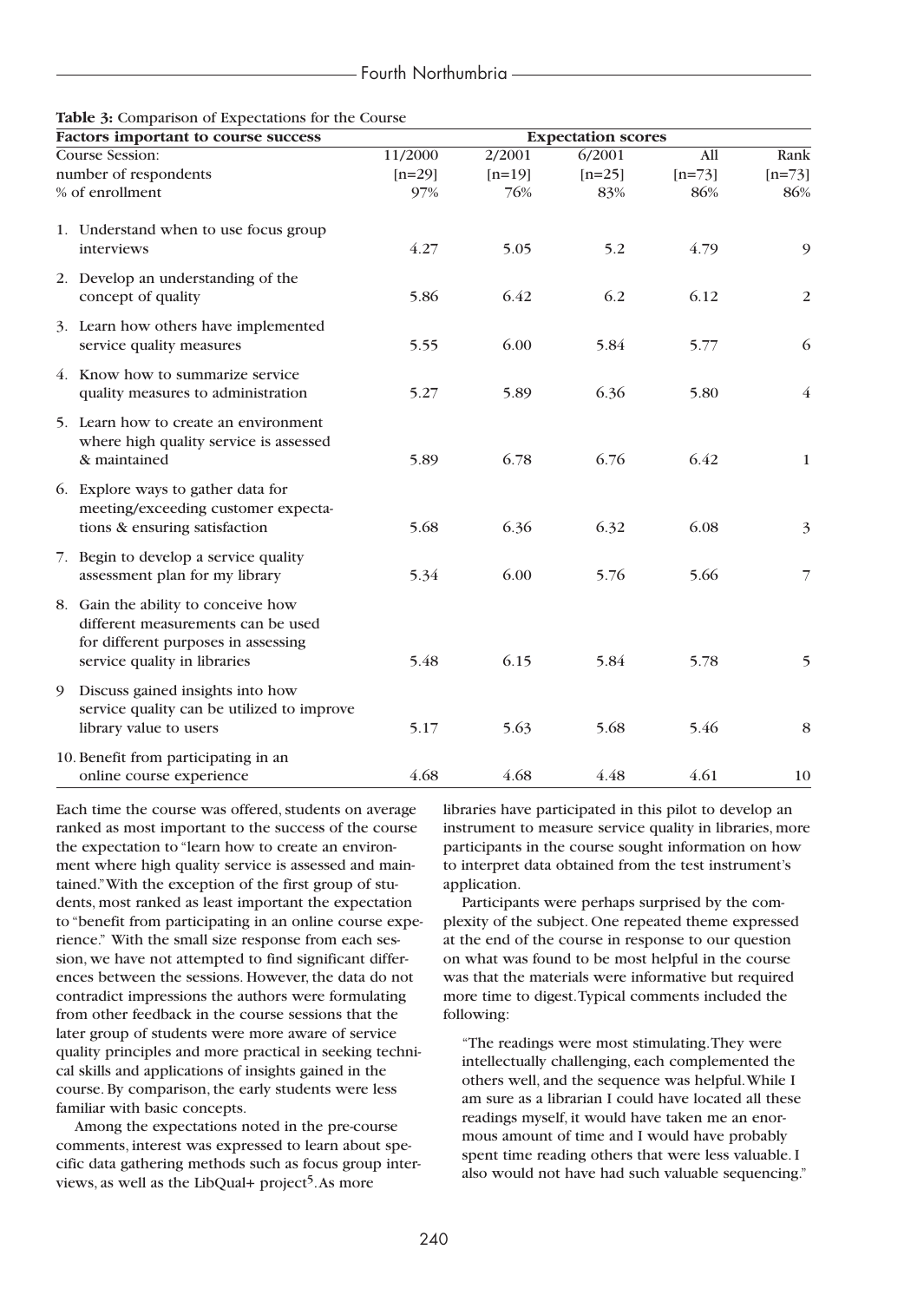"The application of the readings and course content in the activities and assignments was very useful – and a little challenging at times."

Perceived Readiness of Libraries for Culture of Assessment

The second major question we posed in this study concerns the readiness of libraries as organizations to function within a culture of assessment. Earlier in this

paper we described the concept of a "culture of assessment" as part of the managerial orientation of an operation.We adapted a questionnaire, developed by Wilson<sup>6</sup> into the online course content. A set of 15 statements asked participants to indicate if each statement was true or false for a library of their choosing. Table 4 summarizes the cumulative responses from the three sessions of the course.We offer this for possible insights about the readiness of libraries as reflected by this set of respondents.

| Table 4: Perceptions of Libraries' Culture of Assessment |  |
|----------------------------------------------------------|--|
|----------------------------------------------------------|--|

|                                                                                             | <b>Cumulative response</b> | $[n=64]$ |                |          |
|---------------------------------------------------------------------------------------------|----------------------------|----------|----------------|----------|
| <b>Indicative statement</b>                                                                 | <b>True</b>                | False    | no reply       | $%$ true |
| 1. Assessment is evident in our library planning<br>documents such as strategic plans       | 35                         | 25       | 3              | 56%      |
| 2. Assessment is a campus priority                                                          | 37                         | 23       | $\overline{4}$ | 58%      |
| 3. Library administrators are committed to<br>supporting assessment                         | 49                         | 12       | 3              | 77%      |
| 4. Staff accepts responsibility for assessment activities                                   | 20                         | 38       | 6              | 31%      |
| 5. There is support and rewards for staff who<br>engage in assessment                       | 17                         | 43       | $\overline{4}$ | 27%      |
| 6. Library policies & procedures are designed to<br>meet user information needs             | 48                         | 12       | $\overline{4}$ | 75%      |
| 7. Collaboration & cooperation exists among<br>individuals & departments                    | 49                         | 12       | 3              | 77%      |
| 8. My library considers user needs in allocating resources                                  | 49                         | 12       | 3              | 77%      |
| 9. My library actively cultivates a positive<br>relationship with its users                 | 45                         | 16       | 3              | 70%      |
| 10. Assessment leads to results in my library                                               | 23                         | 36       | 5              | 36%      |
| 11. My library routinely collects, uses &<br>disseminates meaningful user data and feedback | 17                         | 44       | 3              | 27%      |
| 12. My library employs a Management Information<br>System/Decision Support System           | 2                          | 58       | $\overline{4}$ | 3%       |
| 13 My library evaluates is operations & programs<br>for service quality                     | 21                         | 38       | 5              | 33%      |
| 14 Staff have expertise & skills in assessment                                              | 11                         | 48       | 5              | 17%      |
| 15. On-going staff development in assessment is provided                                    | 18                         | 42       | 4              | 28%      |

Upon submission of responses within the course context, respondents receive the total of "true" responses marked as their "IQ score" and a suggested interpretation of it in their personal journals.The designers of this instrument suggest that this score provides a "relative ranking of where your library may be in developing a culture of assessment."The average total "IQ score" for all those responding to this assignment over the three sessions of the course was 6.9, interpreted as "experimenting", with suggestions to implement a pilot assessment project and examine "best practices" at institutions similar to your own.

Conclusions drawn from these responses cannot be generalized to the population of librarians, but it does reflect responses from 75% of the registrants in the course. Interest in the course certainly might be correlated with "readiness" to implement a pilot assessment project.A review of the factors shows some pattern of perceived readiness of libraries for the culture of assessment.The perception [greater than 70% responding "true"] is that libraries have supportive administrators, policies and procedures designed to meet user information needs, collaboration and cooperation among staff, resource allocations that consider user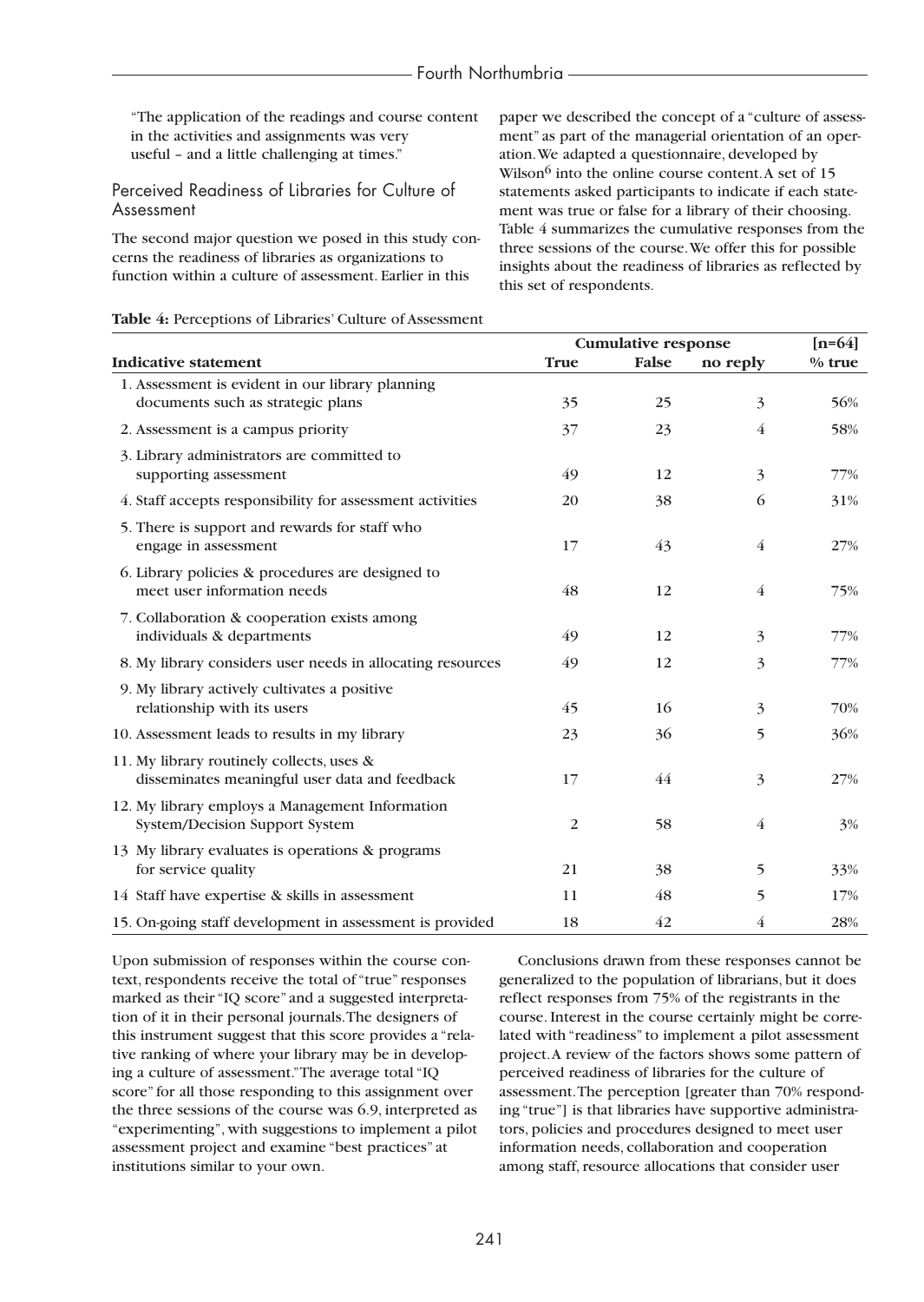needs, and active cultivation of positive relationships with users. The perceived weaknesses [less than 30% responding "true"] among this group, of libraries' preparedness are in lack of support and rewards for staff who engage in assessment; of routine collection, use and dissemination of meaningful user data and feedback; of on-going staff development in assessment; and of staff expertise and skills in assessment.The lack of libraries employing a "management information system and decision support system" is the single most clearly noted omission among this group of respondents with only 3% responding that their library does have such a system.

We noticed a marked difference in the background of participants between those in the first and third sessions, a span of only 8 months. Now we see more participants with experience conducting assessments, having job responsibilities to undertake assessments, and asking questions about more technical aspects of evaluations, measurement tools, and analytical techniques. This shift may be a reflection of who is registering for the course. However, we assume that since there was no major difference in the publicity for the course, that we had a similar representation of the population of librarians in the three sessions. Our speculation that there is a growing awareness of assessment techniques and concepts of service quality may be an interesting topic for further research and observation of the library profession.

## Impact of Web-based Learning

Throughout the sessions, we formulated opinions about the value of web-based learning.As we noted earlier, we questioned the benefit of chats as open-ended times for contact with instructors or interactions among students.To our surprise, each session had a core of about 12 students that would always actively engage in chat discussions, eagerly following stimulants the facilitator would introduce to direct the online conversation along the topic covered that week in the course assignments and recommended readings. In each session there were students who asked for a continuation of the learning experience after the course concluded.We obliged by extending online access to the materials posted online for two weeks, but did not commit to a formal channel of communication afterwards.

Wondering how pervasive the interest in continued learning was among participants, we conducted an email survey in July, 2001 of all registrants in the first two sessions to seek their opinions on the impact of the course and web-based learning to meet their development needs.A set of 6 open-ended questions was emailed to 53 people who had registered for the course 5 or 8 months earlier, and within four weeks and with one reminder to non-respondents, replies from 23 [43%] were received and were analyzed for this report7.The responses to the questions reflected a high and generally productive impact on those taking

the course. Only one participant expressed disappointment that the course did not meet expectations and that nothing was learned, due to difficulties in scheduling time to join discussions and technical difficulties of connecting while traveling abroad. Specific findings by select questions follows.

1. "How have you applied what you learned in the course to your local setting?"

Roughly two-thirds [15] of the respondents indicated ways in which they used what they learned, three expressed the hope or expectation to use the information, and two noted that they did not have an opportunity to apply the course. Among specific applications cited were execution of surveys of customer expectations, establishment of staff development workshops, changing existing presentations about data collection, holding staff discussions, changing employee performance evaluations, conducting a "doable pilot" assessment, and initiating collaborations with non-library assessment staff to participate in broader campus surveys.Though most indicated a focus on customers external to the library, one response outlined applications of the course learnings to work within the cataloging department, illustrating the application to internal customers.

2. To what extent have you shared what you learned with colleagues? Would you recommend that anyone else in your institution should take this course?

All but three of the respondents [20] noted that they shared information gained with colleagues through venues ranging from casual coffee chats to formal presentations to advisory committees. Several commented on the existence of an assessment group in their library with whom information was shared.A few mentioned ordering the text or placing readings identified in the course in staff reading areas. Reasons for not sharing what was learned from the course included leaving the library for a job change and "political" reasons. No one was against recommending the course to others, though one doubted if the cost would allow for multiple participants from one institution. Discussions were initiated to arrange for a session devoted to one library as a result of these early sessions.

3. What could help you continue your learning about measuring library service quality?

Specifically, a suggestion was floated to establish a listserv for alumni of the course.All but one welcomed the idea of a listserv as a means to "keep up" with the literature and learn about experiences at other institutions; one was unenthusiastic to have more email and thus doubted he'd join a listserv. In addition, suggestions were made to send reminders of new articles, stimulate electronic discussion of readings, hold "reunions" or other in-person events at conferences,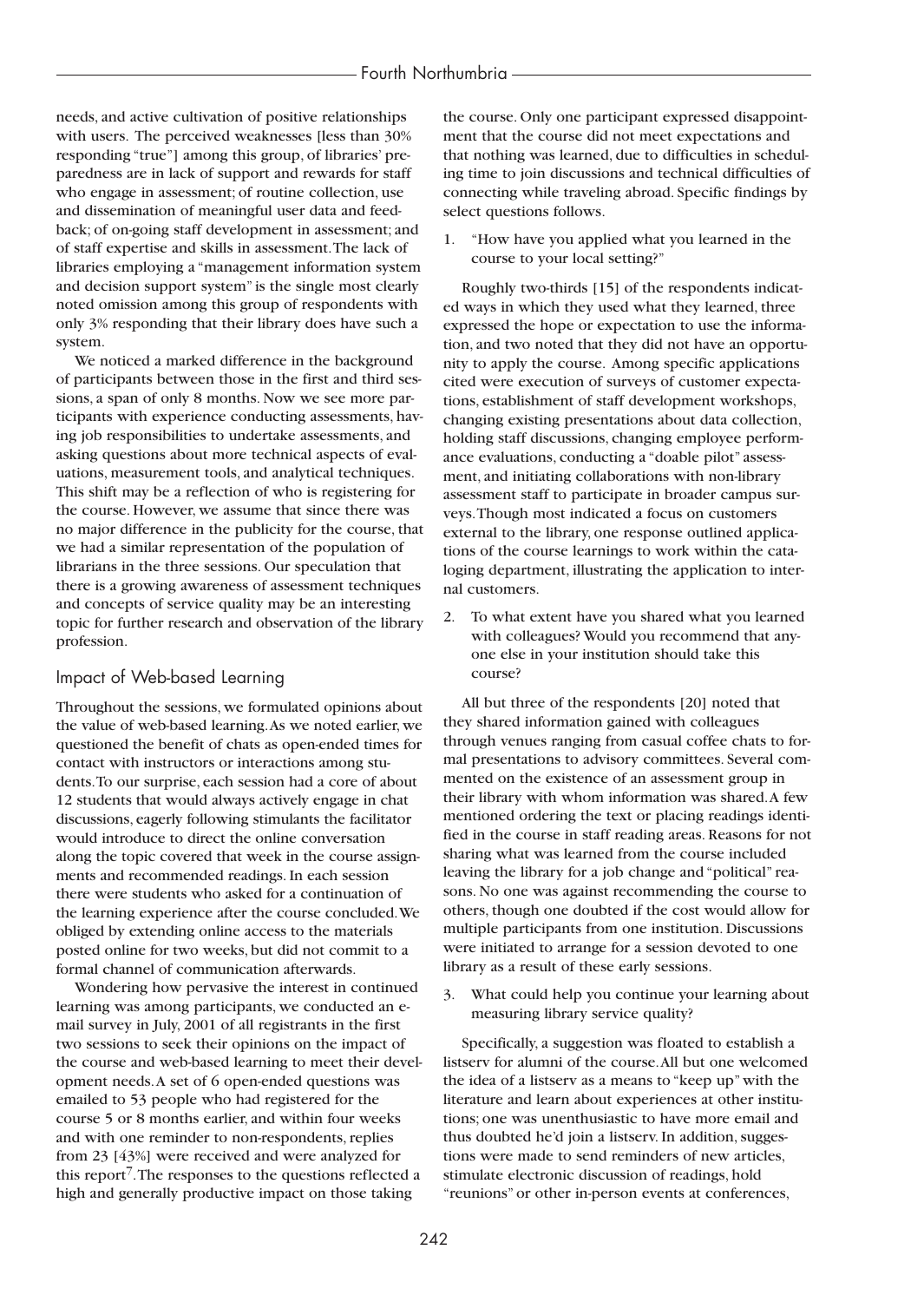and develop new modules on the topic perhaps at advanced levels to offer through the ARL Lyceum.A few of the respondents alluded to their library's participation in the LibQual+ pilot through which staff gained access to a community of colleagues with whom they could share ideas about assessment of service quality.

4. "What is your opinion on the effectiveness of an online learning experience over time?"

Several different observations were made in responses to this question.Three people were grateful for the online format because of their limitations to travel to professional development opportunities; one was homebound due to childcare, one due to an injury, and another to time restrictions. Most comments indicated little perceived difference from other learning formats, concluding that the benefit of a course, regardless of format, is dependent on the effort exerted to learn and that the readings are the most valuable component of the course offering.

5. "What pieces are missing from your knowledge of measuring library service quality?"

Overwhelmingly the common response to this question involved recognition of the difficulty of implementing change and the desire for more guidance on how to "make this successful."Alluding to the puzzle metaphor used to organize the course material, several respondents acknowledged that "all the pieces are there," but "it just isn't easy" to apply them to practice. A couple of respondents requested more advanced but non-technical explanation of ways to interpret and analyze data. One respondent specifically suggested a course on measuring cataloging or "indirect service quality," or applying the principles to small size service quality measurement, while another urged introduction of the concept of service quality measurement through library school curriculum.

An opportunity to add any other reflections or comments about the course methodology, the learning experience or the content was met with insightful responses.The authors are gratified by the numerous high compliments extended such as:

this course stands out as one of the best (if not the best) professional development experience that I have had in my career....in the past 20 years....well beyond my expectations.

Feedback on the use of technology was mixed, several persons disliking the chat and bulletin experience, while others found it supportive and helpful, one even noting,"the bits of information that really stick with me are some of the comments made during the chats." Reactions to the multiple approaches to covering materials—through articles, textual "lectures," audio clips, interactive chats and bulletins, and assignments – confirm the assumption that different people learn in different ways.

The impressions from this set of responses cannot be generalized to the full population of participants in this course. However, they address our intention to explore the experiences gained from this online course.We share these findings as initial insights into the need for training and professional development on the topic of measuring service quality in libraries, as well as the impact of using web based technologies to deliver the course.

# **Conclusions**

Measurement as an act of gathering data is not the difficulty. Rather the introduction of a new set of concepts and language about managing library services challenge most librarians who have taken the course. It is not easy to grasp quickly concepts of service quality, assessment, and fact-based customer-focused management orientation. Insights gained from our culture of assessment readiness exercise confirm at least among many of the librarians enrolled in this course that our library organizations are not ready for transforming libraries to well managed service quality operations. Thus, the need for staff development to prepare librarians to not only participate in, but lead, this transformation should become a high expectation within the profession.

This study has been exploratory. Observations and insights cannot be generalized beyond the group of librarians participating in this course.The study was not intended to be a scientific study of the profession's needs for staff development or of librarians' views of expectations for service quality.What it has attempted to provide are early insights on the status of preparing library staff for the challenges of making the necessary organizational and personal changes required to foster a culture of assessment among libraries of the future. It also has confirmed that web-based instruction offers benefits to professionals for self-learning, but also has limitations. Chat software, for example, introduces quick, brief, real-time interchanges that some find helpful in "being in touch" with the professional dialog on a topic. But others find that these same features of the technology set barriers to discussing, and evolving understanding of, complex ideas.As one of the students most recently noted, establishing true "learning communities" continues to pose a challenge to course designers.We found the chat technologies to be inadequate, and the bulletin boards to suffice for exchanging information. However, neither fosters development of relationships, a key contributor to learning in the classroom.To further explore use of information technologies, perhaps utilization of video clips and conferencing, teleconferencing and conference calls would contribute to shortening this gap.

From our experiences, we recommend that additional professional development opportunities on library service quality be offered.There is interest in developing "communities of practice" in the area of